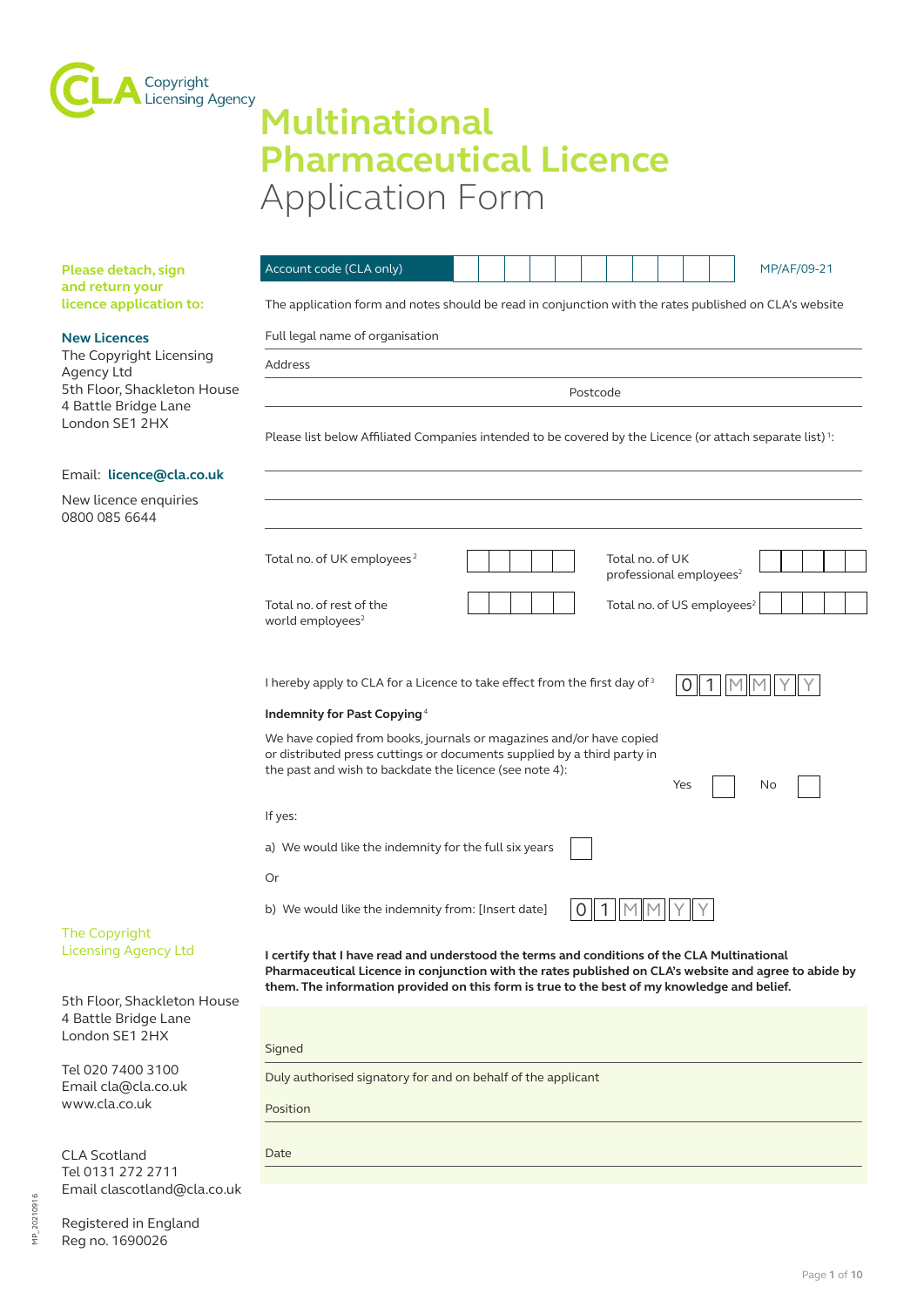Please enter below details of the person who will be responsible for dealing with the CLA Licence and who will act as the main contact.

# Licensing Co-ordinator

| Name                      |     |  |
|---------------------------|-----|--|
| Position                  |     |  |
| <b>Address</b>            |     |  |
| (if different from above) |     |  |
| Phone                     | Ext |  |
| Fax                       |     |  |
| E-mail                    |     |  |

CLA processes personal information fairly and lawfully in accordance with applicable data protection and related legislation. For more information please see our [Privacy Policy.](https://cla.co.uk/privacy-policy)

# **Notes**

- 1. List all Affiliated companies covered by this Licence.
- 2. The number of employees on which the Licence fee is based must include all professional employees of all the companies listed which are based in the UK plus the number of Full Time Equivalent Employees of all Affiliated Companies located outside the UK as agreed between CLA and the Principal licensee. Please refer to the Licence Terms and Conditions for a definition of terms used above.
- 3. The date on which you wish the Licence to commence should be entered here.
- 4. Indemnity for past copying. By backdating the Licence you will be entitled to the indemnity in clause 11 of the Terms and Conditions from the date of commencement whereby all acts done in accordance with the Terms and Conditions will be covered. The maximum term for backdating is six years. Alternatively, if your organisation has been copying for less than six years, please indicate the copying commencement date in the box provided. If no copying has taken place, please tick the 'NO' box on the application form. Please see the CLA website for fees relating to indemnity for past copying.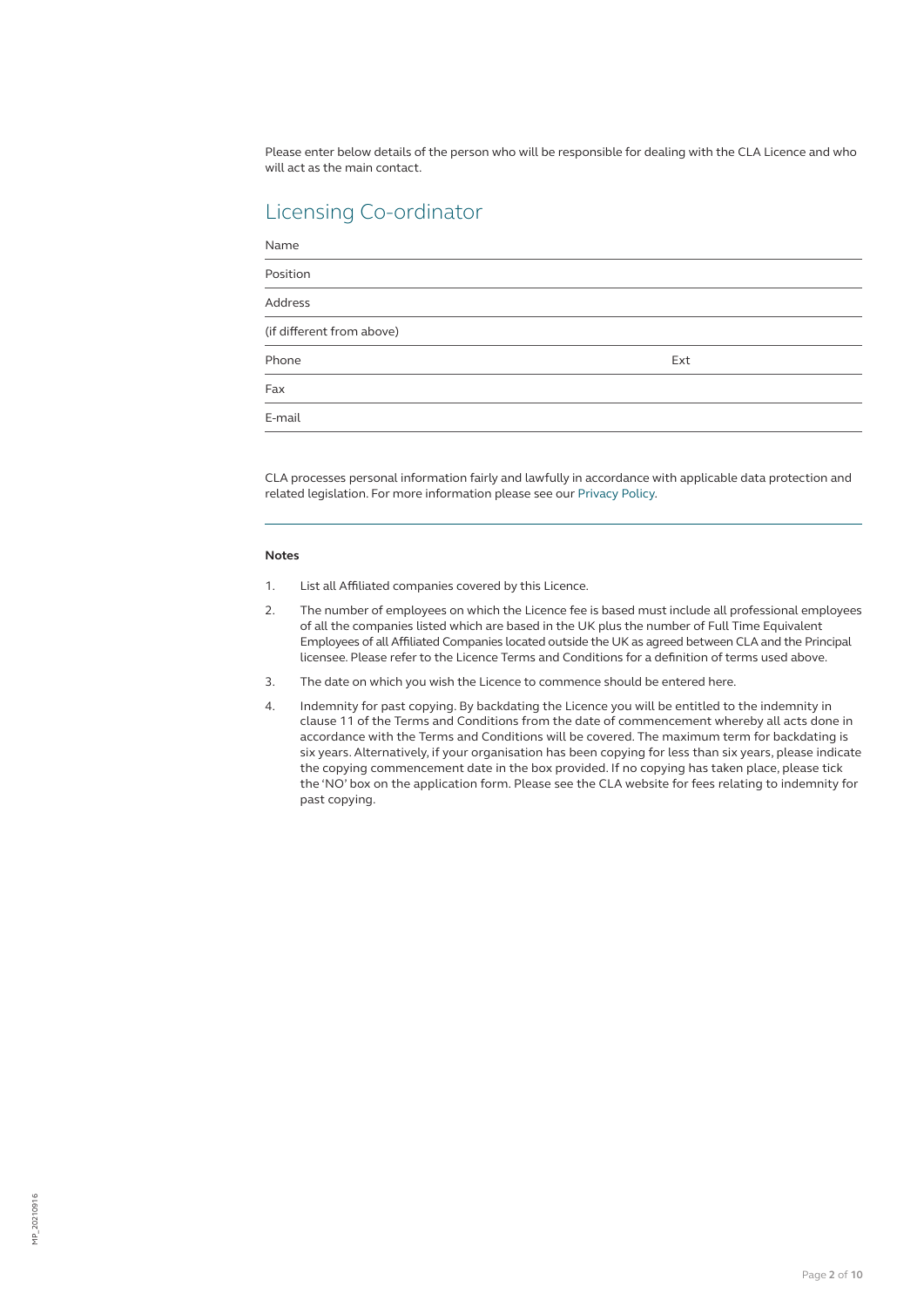

# **Multinational Pharmaceutical Licence** Terms and Conditions

# Introduction

This Licence records the terms on which CLA grants a licence to organisations to photocopy, scan or otherwise reproduce, and to use or to re-use extracts from material published in hard copy and electronic form in which copyright subsists.

# **1. Definitions and interpretation**

**1.1** In this Agreement the following meanings shall apply:

# **Affiliated Company:**

any subsidiary or holding company (including any subsidiary of such holding company) where "subsidiary" and "holding company" have the meanings ascribed thereto in s.1159 of the Companies Act 2006;

# **Application Form:**

the form completed by the Principal Licensee applying for the grant of the Licence containing, amongst other things, information on its Affiliated Companies;

# **Authorised Persons:**

- **i)** in respect of Paper Copies: employees of, or workers, or consultants engaged by, any Licensee; and
- **ii)** in respect of Digital Copies: only those persons
	- **a)** who are employees of, or are workers or consultants engaged by, any Licensee;
	- **b)** who are permitted by the Licensee to access the Secure Network and whose identity is authenticated at the time of login and periodically thereafter consistent with current best practice; and
	- **c)** whose conduct is subject to regulation by such Licensee;

in both cases where "workers" has the meaning given to it by the Employment Rights Act 1996 and "consultants" means individuals providing services to the Licensee;

# **CCC Electronic-Rights Works:**

those works, whether in digital or hard copy form, published by a Participating US Publisher listed on CLA's website as being available for scanning and digital use or re-use;

# **CLA:**

The Copyright Licensing Agency Ltd;

# **CLA's website:**

www.cla.co.uk (or such other site as may be notified to the Principal Licensee). A reference to a list or other information on, or which can be accessed via, CLA's website or other electronic means controlled by CLA shall include:

- **i)** both any such list or information which is stated to be of general application to all CLA licences and any stated to apply specifically to CLA Multinational licences for the Pharmaceutical sector;
- **ii)** that list or information as periodically amended by CLA, any such amendment taking effect on the next Quarter Day after such amendment is posted;

# **Commencement Date:**

the date entered on the Licence application form for the Licence to take effect or the date from which an indemnity is sought (if earlier);

# **Digital Copies:**

either electronic copies of Material Licensed For Scanning, in whole or part, or copies made in the course of, or as a result of, the access or use by Authorised Persons of Digital Material and which, in all cases, are direct unaltered copies of the work copied and are made in accordance with the terms of, the Licence;

# **Digital Material:**

still images and text from publications created and distributed in electronic form published by a Participating Digital Material Publisher, CCC Electronic-Rights Works and electronic publications originating in other countries as listed on, or which can be accessed via, CLA's website or other electronic means controlled by CLA and Website Material except any Excluded Material. For the avoidance of doubt, material other than still images and text is not included in the Licence, nor is any material which is only referred to in, or can only be accessed by following an external link on, Website Material, or in an electronic publication of a Participating Digital Material Publisher and where they material is not itself included in such electronic publication;

# **Electronic Form:**

as defined in s. 178 of the Copyright, Designs and Patents Act 1988 (as amended);

Registered in England Reg no. 1690026

Email clascotland@cla.co.uk

Tel 0131 272 2711

The Copyright Licensing Agency Ltd

Tel 020 7400 3100 Email cla@cla.co.uk www.cla.co.uk

CBC House 24 Canning Street Edinburgh EH3 8EG

5th Floor, Shackleton House 4 Battle Bridge Lane London SE1 2HX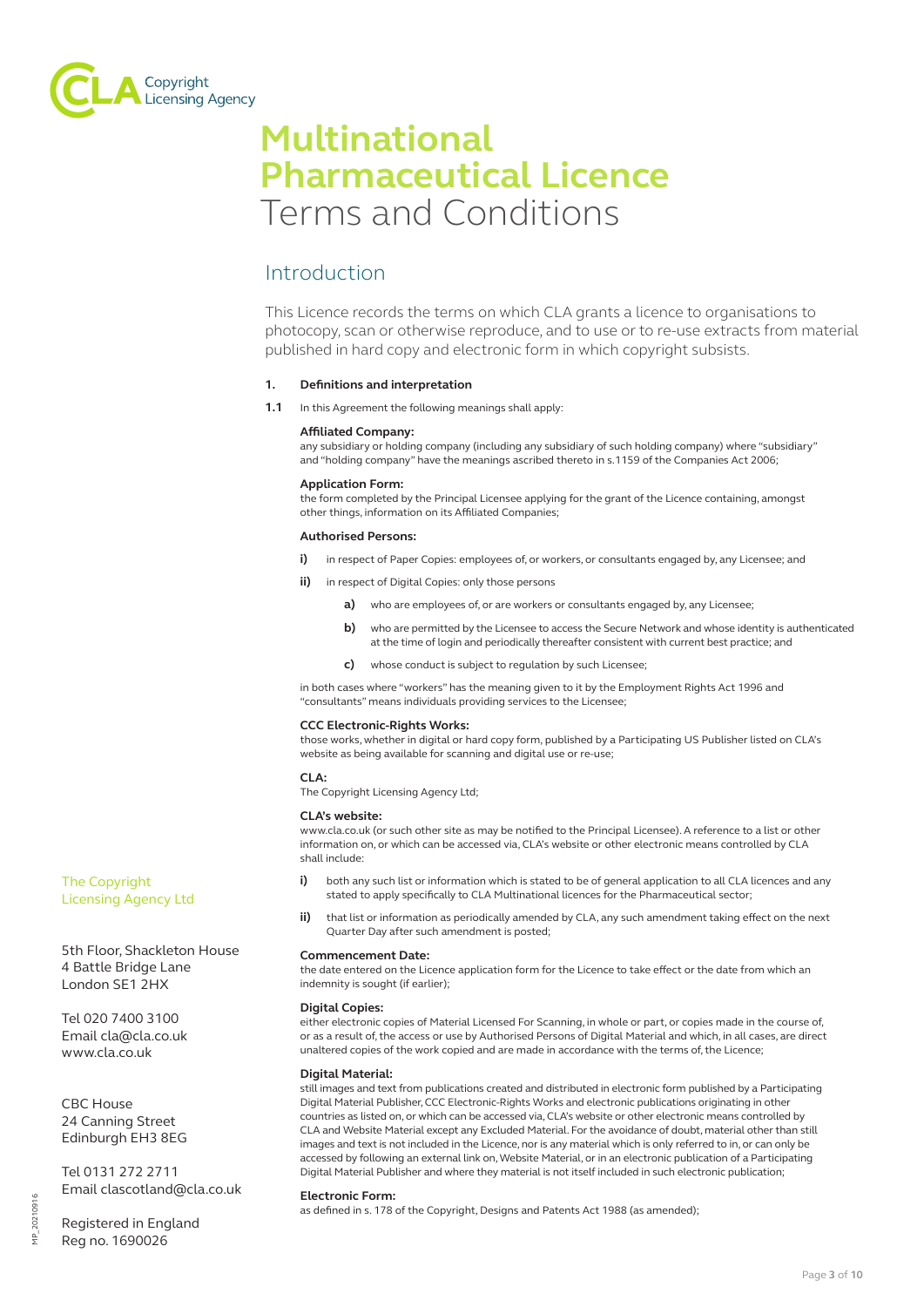#### **Excluded Material:**

those categories of work and individual works identified on or via CLA's website or other electronic means controlled by CLA as being excluded from Licensed Material. For the avoidance of doubt, categories of work or individual works may be excluded from Material Licensed for Photocopying, from Material Licensed for Scanning or from Digital Material or any combination thereof;

#### **Fee:**

the fee shown on CLA's website for pharmaceutical companies defined as the aggregate of

- i) the fee to be paid in respect of the Licence each year, calculated by multiplying the number of Professional Employees of the Licensees located in the United Kingdom by the current rate shown on CLA's website as applicable to pharmaceutical companies and
- **ii)** the fee to be paid in respect of the Licence each year, in respect of the number of Full Time Equivalent Employees of all the Licensees located outside the United Kingdom agreed between CLA and the Principal Licensee, subject to a minimum fee as shown on CLA's website as applicable to pharmaceutical companies.

The fee for the first year of the Licence is notified to the Principal Licensee (to include payment for the indemnity as required) and for subsequent years shall be the sum of

- **iii)** the relevant rate per Professional Employee (as shown on CLA's website prevailing three months prior to the anniversary of the Commencement Date) multiplied by the number of Professional Employees of the Licensees as used for the calculation of the fee for the previous year or such number as is determined in accordance with Clause 3.5 and
- **iv)** the amount agreed in the previous year in respect of Full Time Equivalent Employees adjusted by reference to RPI and any change in the number of such employees;

#### **Full Time Equivalent Employees:**

the aggregate of all full-time and part-time employees (part-time employees being calculated on a pro rata basis by reference to the proportion that their ordinary working hours bear to those of full-time employees);

#### **International Mandating Publisher:**

a publisher who has agreed to permit the use under the Licence of publications published anywhere in the world in which it owns or controls the copyright and who has not withdrawn such permission as identified on CLA's website or other electronic means controlled by CLA;

#### **International Repertoire:**

- i) for Paper Copies, original published editions of books, journals, magazines and other periodicals published in the United Kingdom or published by an International Mandating Publisher; and
- **ii)** for Digital Copies, still images and text from publications and distributed in electronic form by a Participating Digital Material Publisher and Website Material;

#### **Licence:**

the licences granted and permitted by Clauses 2, 7 and 8;

# **Licensed Copies:**

either Paper Copies or Digital Copies as appropriate;

#### **Licensed Material:**

any and all Material Licensed For Photocopying, Material Licensed For Scanning and Digital Material;

#### **Licensees:**

the Principal Licensee and any of its Affiliated Companies, whose Professional Employees have been included for the purposes of calculating the Fee and who are listed in the Application Form;

#### **Local Storage:**

any storage pursuant to Clause 8.1 and "Locally Stored" shall be construed accordingly;

#### **Material Licensed For Photocopying:**

original published editions of books, journals, magazines and other periodicals in which copyright subsists published in hard copy form in the Photocopying Mandate Territories, or published by a Participating US Publisher EXCEPT Excluded Material;

# **Material Licensed For Scanning:**

original published editions of books, journals, magazines and other periodicals in which copyright subsists published in hard copy form in the Scanning Mandate Territories and CCC Electronic-Rights Works and, in both cases, Paper Copies derived therefrom by the Licensee or on its behalf EXCEPT Excluded Material;

#### **Paper Copies:**

photocopies onto paper made from original Material Licensed For Photocopying and paper printouts of Digital Copies made in accordance with this Licence;

#### **Participating Digital Material Publisher:**

a Rightsholder who has confirmed to CLA that it is willing to permit the use under this Agreement of Digital Material in which the Rightsholder owns or controls the copyright and who has not withdrawn such permission;

#### **Participating US Publisher:**

a publisher participating in the agreement between the Copyright Clearance Center of the United States of America (CCC) and CLA, as identified on CLA's website or other electronic means controlled by  $\overline{C}$ LA;

# **Photocopying Mandate Territories:**

the United Kingdom, Argentina, Australia, Austria, Barbados, Belgium, Canada (including Quebec), Chile, Denmark, Finland, France, Germany, Greece, Hong Kong, Iceland, India, Ireland, Italy, Jamaica, Japan, Luxembourg, Malawi, Mexico, the Netherlands, New Zealand, Norway, the Philippines, Singapore, South Africa, South Korea, Spain, Sweden, Switzerland, Trinidad and Tobago, Turkey and the United States of America as this list may be amended on CLA's website;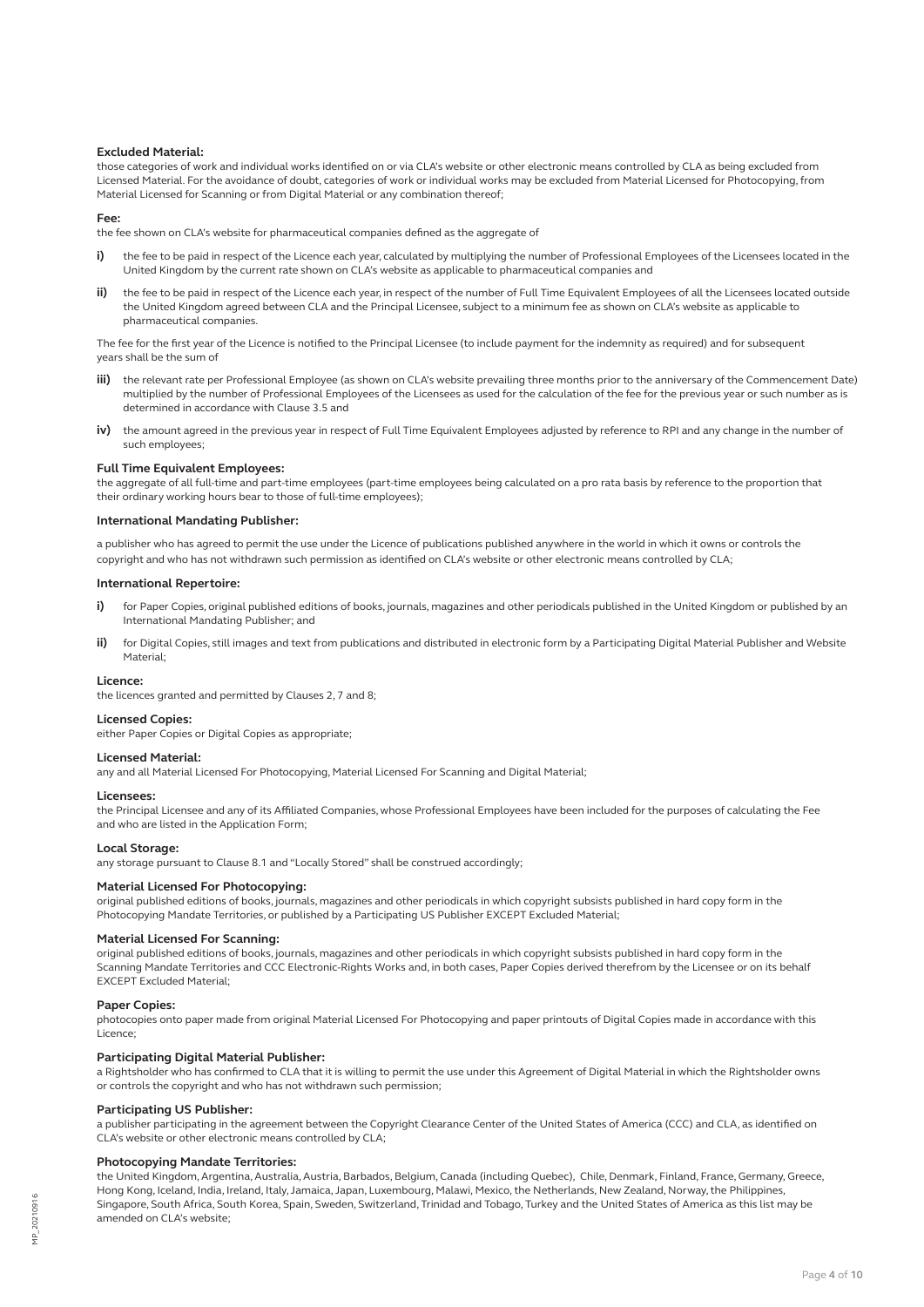#### **Prescribed Rate:**

the rate of interest prescribed from time to time pursuant to The Late Payment of Commercial Debts (Interest) Act 1998;

#### **Professional Employee:**

a director, officer or employee (other than a sales representative) of the Licensee who is a graduate or holds an equivalent qualification;

#### **Quarter Day:**

1st January, 1st April, 1st July or 1st October;

#### **Rightsholder:**

any person owning or controlling the copyright in any Licensed Material;

#### **Scanning Mandate Territories:**

the United Kingdom, Argentina, Australia, Belgium, Canada (including Quebec), Chile, Denmark, Finland, France, Greece, Hong Kong, Iceland, Ireland, Jamaica, the Netherlands, New Zealand, Norway, the Philippines, Singapore, South Africa, South Korea, Spain, Switzerland, Turkey, and the United States of America as this list may be amended on CLA's website;

#### **Secure Network:**

a network operated or controlled by a Licensee (whether a standalone network or a virtual network within the Internet) which is accessible only by Authorised Persons and those individuals described or referred to in Clause 2.1.6 and Clause 7;

# **Website Material:**

material in the form of still images and text created and posted on Participating Digital Material Publishers' websites except Excluded Material.

**1.2** All references to the singular in this Agreement may include the plural and vice versa as the context so requires and references to any gender shall include both genders. The provisions of the Schedules shall form part of this Agreement as if set out herein.

#### **2. Grant of licence**

- **2.1** CLA grants to the Licensees and, as appropriate, Authorised Persons the non-exclusive right subject to the terms and conditions set out in the following Clauses to:
	- **2.1.1** make, or permit the making of, Paper Copies and to distribute, or permit the distribution of such Paper Copies to Authorised Persons;
	- **2.1.2** scan or permit the scanning of Material Licensed for Scanning to produce Digital Copies provided that subject to Clause 6 the Licensees shall use reasonable endeavours to identify whether they subscribe to a digital version of the work in question and, if so, to use that digital version instead of creating a Digital Copy by scanning;
	- **2.1.3** make available, or permit the making available of, Digital Copies to Authorised Persons in both cases within the Secure Network. This includes, for the avoidance of doubt, the indexing, searching, opening, viewing, printing and presentation or display in electronic form of Digital Copies but not any storage beyond that permitted by Clause 8;
	- **2.1.4** make copies of Paper Copies;
	- **2.1.5** do anything permitted by Clauses 7, 8 and 13;
	- **2.1.6** send or permit access to Licensed Copies to or, as the case may be, by employees and consultants of any Affiliated Company (in each case a "recipient") outside of the United Kingdom, where, in the case of Digital Copies created by scanning, such recipient would otherwise satisfy part (ii) (b) of the definition of "Authorised Persons" and whose conduct would be subject to regulation by such Affiliated Company on the condition that the recipient may only open and view a Digital Copy and print a single Paper Copy derived therefrom;
- **2.2** All the rights and permissions granted by Clause 2.1 (other than in Clause 7) must be exercised for the Licensees' internal information purposes only.
- **2.3** Other than the steps involved in the receipt, opening, viewing and printing permitted by Clause 2.1.6, the responsibility for complying with the laws of other countries for any other acts shall rest with the relevant Licensee and/or recipient. All the rights and permissions granted by Clause 2.1 must be exercised within the United Kingdom only except that the rights in relation to the International Repertoire may be exercised anywhere in the world.

#### **3. Payment and term**

- **3.1** The Licence shall commence on the Commencement Date and continue from year to year unless and until determined in accordance with Clause 11.
- **3.2** The Principal Licensee shall pay the Fee together with any VAT payable 30 days from the date of an invoice from CLA.
- **3.3** Subject to the Licensees complying with all terms and conditions of the Licence, CLA shall automatically renew the licence to the Principal Licensee effective from the first anniversary of the Commencement Date and each subsequent anniversary.
- **3.4** CLA reserves the right to charge interest at the Prescribed Rate on late payment of amounts due under the Licence.
- **3.5** The Principal Licensee shall, at least one month prior to each anniversary of the Commencement Date, notify CLA of any material change in the number of its Professional Employees. The Principal Licensee shall provide CLA with all information reasonably required to determine the accuracy of any such number as is notified by the Principal Licensee. In default of agreement between the parties the matter may be referred to mediation in accordance with the Centre for Effective Dispute Resolution Select Mediation Procedure.

#### **4. Conditions applying to creation and use of licensed copies**

- **4.1** With the exception of any part of Website Material that is 'free to view' a Licensee must own, or have subscribed to, an original or a copy on which it has paid a copyright fee (which shall include material supplied in either hard copy or electronic form by a supplier licensed by CLA to provide such a service such as, but without limitation, document delivery and press cuttings suppliers), of any Licensed Material it copies, scans or uses under the terms of the Licence.
- **4.2** No Licensed Copy shall exceed the greater of 5% of any item of Licensed Material, or: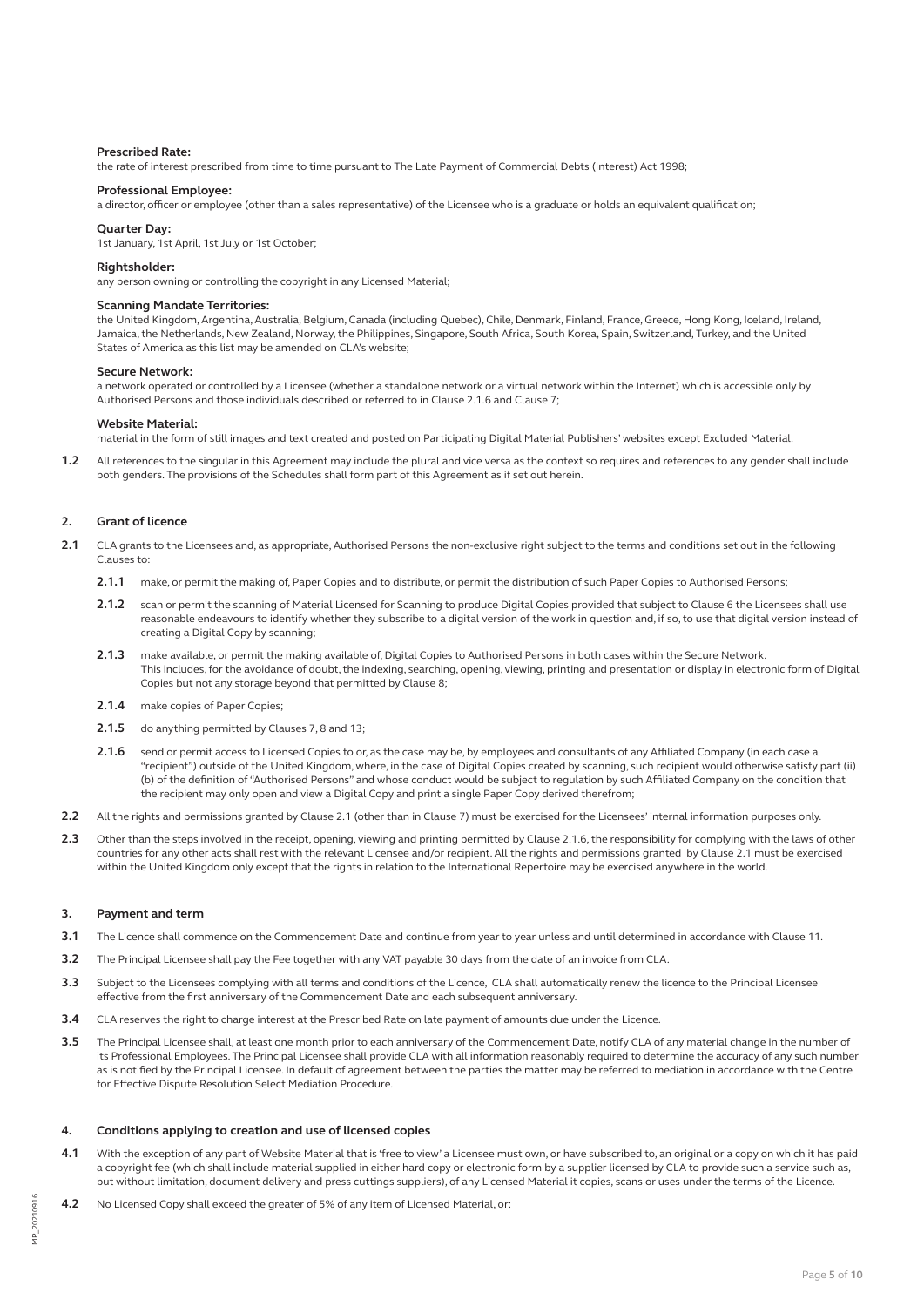- **4.2.1** in the case of a periodical publication, two whole articles in any single issue or (except for the purposes of Clause 7 and for any CCC Electronic-Rights Works), where the issue, or a substantial part of it, is dedicated to a particular theme, any number of articles dealing with that theme;
- **4.2.2** in the case of a published report of judicial proceedings, the entire report of a single case; or
- **4.2.3** in the case of a book, one chapter.

For Digital Material that is not made available or otherwise structured as a conventional book, journal, magazine or other periodical or where the Digital Material is not divided into distinct sections identifiable as the equivalent of a book chapter or of an article in a journal, magazine or other periodical, the Licensee shall ensure, as far as is reasonably practicable, that copying is limited to small extracts that are equivalent to the limits set out above, at all times bearing in mind in particular the requirement contained in Clause 4.5 that no copying shall substitute for the purchase of original Licensed Material.

- **4.3** Licensed Copies of the same Licensed Material made for a single occasion or purpose shall be treated as one copy and Clause 4.2 interpreted accordingly.
- **4.4** Save as may be provided in Clause 7, Licensed Copies may not be sold or otherwise disposed of (whether or not for valuable consideration) nor rented nor loaned to any third party or used for any external marketing or promotional purposes or exploited for purposes other than the internal information purposes of the Licensees or any individual permitted to access or receive any Licensed Copies pursuant to Clause 2.
- **4.5** The making of Licensed Copies shall not directly or indirectly substitute for the purchase of original Licensed Material (including, for the avoidance of doubt, access to Digital Material whether by way of subscription or otherwise) or for the commissioning, reproduction, hire or any other use of an original artistic work within Licensed Material.
- **4.6** Licensed Copies may not be used for the delivery of education or training to third parties but may be made for the purposes of training of Authorised Persons provided that the Licensees may not receive payment or any other form of remuneration in consideration therefor.
- **4.7** For the avoidance of doubt, where the original is in full colour, Licensed Copies may be made in black and white (known as halftones) as well as colour provided that no colour separations are made and provided that the Licensees comply with the provisions of Clauses 5.1 and 5.2.

# **5. Further conditions applying to creation and use of licensed copies**

- **5.1** No Licensee shall edit, amend, manipulate, add to or delete from Digital Copies nor shall it authorise the same, except to the extent necessary to make the Digital Copies perceptible on a computer screen to an Authorised Person. Electronic notation superimposed on, or electronic marking-up of, a Digital Copy which clearly distinguishes such notation or marking-up from the original text (such as by the use of different colours) shall not be a breach of this condition. Neither shall the addition of a copyright legend to Digital Copies where required by the Licence or the addition of identifier tags be a breach of the Licence. Where material to be scanned or copied already contains copyright notices placed by the Rightsholder on the document the Licensee shall not be required to add further notices to the document.
- **5.2** Subject to Clauses 4.7, 5.1 and Clause 13, no digital manipulation, whether by way of optical character recognition, morphing, colour or shade adjustment or any other form of manipulation, may be made of Digital Copies or Digital Material.
- **5.3** Digital Copies may not be placed on the publicly accessible world wide web or, subject to Clause 7, be linked either directly or indirectly by hypertext links (or the like) to or from any external or third party website.
- **5.4** Except as permitted by the Licence or applicable statutory provisions, no other copying, dissemination, publication, communication or making available to the public, repackaging or distribution, in any form, of Digital Copies, in whole or in part, is permitted.
- **5.5** Where any work appearing within Digital Material or Material Licensed for Scanning incorporates, or has adjacent to it, the identity of the author or creator of the artistic and/or literary work, the Licensee shall ensure that every Digital Copy of that work shall include the identity of such author or creator. In cases where the Digital Material or Material Licensed for Scanning does not incorporate or have adjacent to it, the identity of the author or creator of the artistic or literary work. the Licensee shall use reasonable endeavours to ensure that every Digital Copy of that work shall include the identity of such author or creator.
- **5.6** Subject to any statutory obligations relating to retention of documentation, the Licensees shall delete from the hard drives of their central and local servers any and all Digital Copies which may be stored there upon notice from CLA to the Principal Licensee that the Rightsholder believes that the Licensed Material contained in the Digital Copies infringes copyright or is, or may be, defamatory, obscene or otherwise unlawful and has removed, or intends to remove, the same for that reason from the current version of the relevant Digital Material or material licensed for scanning as the case may be.
- **5.7** A Licensee may subcontract the making of Digital Copies to third parties, provided that:
	- **5.7.1** such Licensee takes all reasonable steps to ensure that any such third party operates appropriate management and security procedures so as to ensure compliance with the terms of the Licence;
	- **5.7.2** a record is kept of all such subcontracts and that such record is provided on request to CLA;
	- **5.7.3** all such subcontracts require the sub-contractor to comply, as appropriate, with the conditions of the Licence relating to Digital Copies, including any which would prohibit the sub-contractor from retaining any Digital Copy (or any intermediate copy involved in the production of the same) and shall include a clause conferring on CLA the right to take action directly against any such sub-contractor pursuant to the Contracts (Rights of Third Parties) Act 1999;
	- **5.7.4** the use of a sub-contractor located outside of the United Kingdom shall be deemed not to be a breach of Clause 2.

#### **6. Further conditions applying to the use of CCC Electronic-Rights Works**

- **6.1** Notwithstanding Clause 2.1.2 a Licensee may only scan, or permit the scanning of, hard copies of a CCC Electronic-Rights Work under the Licence where the same is not reasonably available in digital form for a Licensee to purchase whether by subscription or otherwise.
- **6.2** The use of CCC Electronic-Rights Works is subject to such special limitations or other terms (if any) as are applicable to any individual work as identified on CLA's website.

# **7. Further permitted uses**

**7.1 Medical Information:** Licensees may supply single Licensed Copies to health professionals or other persons legitimately requesting medical information in relation to the medical, therapeutic or technical use and support of any of the Licensees' products.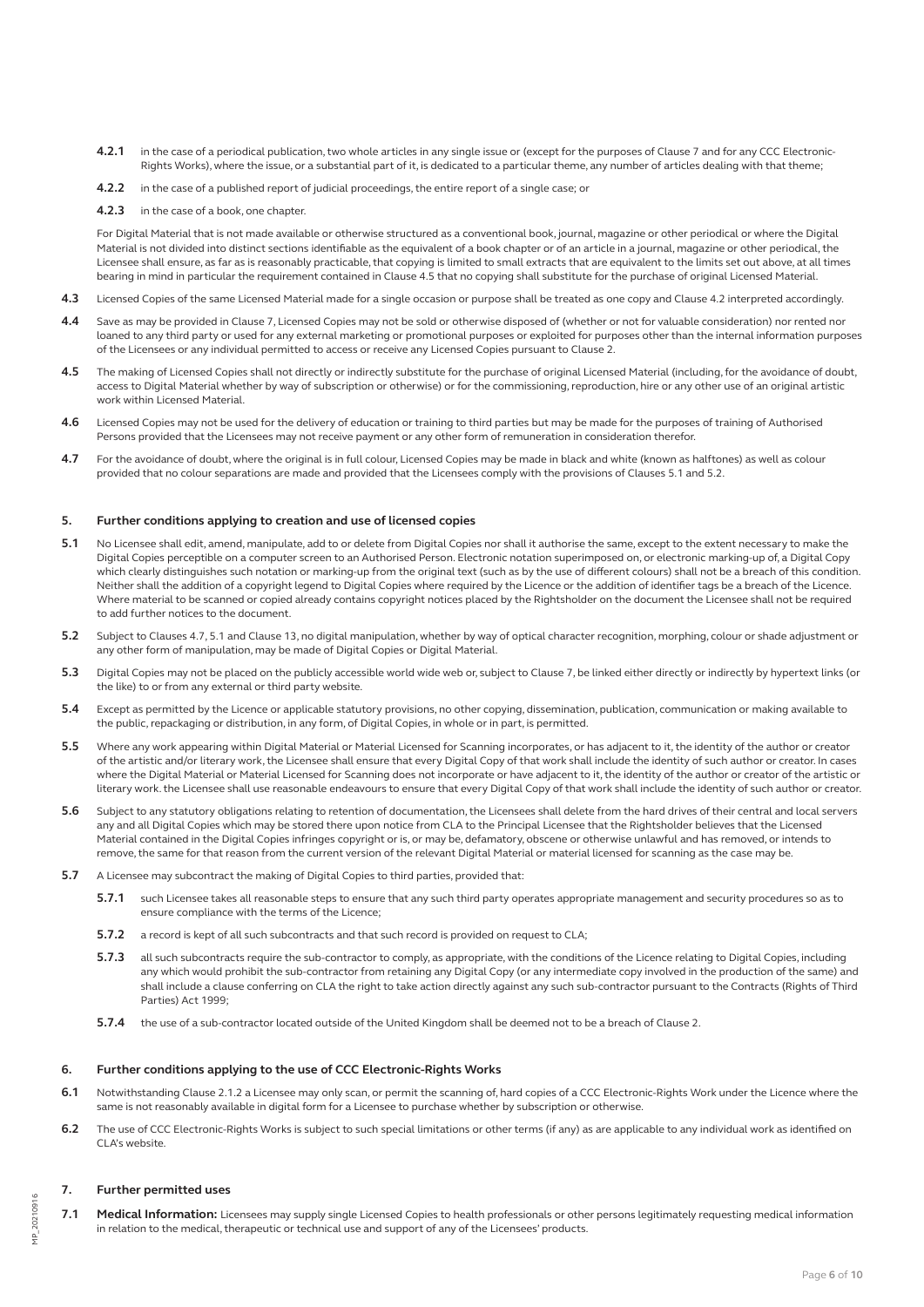- **7.2 Regulatory Submissions:** Licensees may supply Licensed Copies to the medical regulatory authorities of any jurisdiction for the purposes of making or maintaining an application for regulatory or marketing approval of any of the Licensees' products and to external advisers in connection with the preparation of such applications or with obtaining any regulatory advice.
- **7.3 Legal Proceedings:** Licensees may supply Licensed Copies (except for CCC Electronic-Rights Works) to external advisers in connection with the preparation, institution and prosecution or defence of legal proceedings and the obtaining of advice regarding any legal proceedings which may be contemplated or apprehended without prejudice to any acts permitted under Clause 5.
- **7.4 Patent Applications:** Licensees may supply Licensed Copies as part of the filing or pursuit of a Patent application in any jurisdiction and to external advisers in connection with the preparation and prosecution of such applications required by law.
- **7.5 Copyright Legend to be attached:** Any Licensed Copies supplied pursuant to this Clause 7 must contain the copyright legend set out in parts 1, 2 or 3 of the Schedule as appropriate or must have the same on a front sheet attached thereto.

# **8. Storage of digital material**

- **8.1** Licensees may store Digital Copies on the Secure Network and such copies may be indexed and searchable.
- **8.2** Subject to Clause 8.1, no Digital Copies may be stored on a server, or systematically indexed, with the intention of creating an electronic library or similar corporate information resource that would substantially replace the Licensee's need to purchase or subscribe to a particular work in accordance with Clauses 4.5, 5.6 and 5.7.
- **8.3** On termination of this Licence, other than a termination by CLA for cause, the Licensees shall be entitled to retain Digital Copies stored pursuant to clause for record purposes only and shall not otherwise be entitled to access or use such Digital Copies under this licence.

#### **9. Data collection**

- **9.1** CLA may, no more than once in each year, require Licensees to participate in a data collection exercise to identify the type of photocopying and scanning of Licensed Material and the use or re-use of Digital Material under the Licence which will assist CLA in distributing the Fee to authors, artists and publishers.
- **9.2** The data collection exercise may, without limitation, take the form of a survey or record keeping or online reporting exercise, or any combination of these including the recording of the creation of Digital Copies, in accordance with any guidelines on data collection on CLA's website.
- **9.3** If selected, Licensees shall co-operate with CLA in conducting the data collection exercise and undertake to ensure that employees comply with the obligations under this Clause.
- **9.4** CLA undertakes not to disclose any information obtained as a result of any data collection exercise except:
	- **9.4.1** as required by a court or other authority of competent jurisdiction; or
	- **9.4.2** in aggregated form from which the identity of a Licensee cannot directly be identified.

#### **10. Other obligations**

- **10.1** The Principal Licensee shall notify all other Licensees of any information or notices it receives from CLA pursuant to the Licence.
- **10.2** All Licensees shall:
	- **10.2.1** notify Authorised Persons of, and ensure their compliance with, the provisions of the Licence;
	- **10.2.2** use reasonable endeavours to display adjacent to every copying machine used to make Paper Copies, and every scanner used to produce Digital Copies, any licensee support material which CLA may periodically supply, or make available on CLA's website, to Licensees; and
	- **10.2.3** ensure, in particular, that all Authorised Persons employed or engaged by any of its Licensees located outside the United Kingdom are made aware of, and comply with, the obligations and restrictions of the licence.
- 10.3 In exercising their rights under the Licence, the Licensees shall be responsible for complying with all applicable laws of any kind including (without limitation) moral rights, data protection, the obtaining of any consents which may be required from any person, firm or company (other than those consents relating solely to copyright and/or database right), privacy or personality rights of any kind, defamation or obscenity.

# **11. Indemnity**

- **11.1** In this clause:
	- **11.1.1** "Qualifying Claim" shall mean any complaint made in writing that any Indemnified Person (as defined below) acting in accordance with the Licence has infringed copyright and/or database right in Licensed Material or in any part of it or in the typographical arrangement of the published edition in which Licensed Material is contained.
	- 11.1.2 "Indemnified Persons" shall mean
		- **i)** any Licensee; and
		- **ii)** any individuals permitted to access or receive any Licensed Copies pursuant to Clause 2; and
		- **iii)** any Affiliated Companies employing or engaging any such individuals to the extent only that they are held responsible for the acts of the individual the subject matter of a Qualifying Claim.
- **11.2** In the case of any Qualifying Claim CLA shall indemnify the Indemnified Persons in respect of all reasonable legal costs, expenses and damages awarded against or incurred by any of them including any ex gratia payments made with the prior written consent of CLA, provided that the Indemnified Persons have complied with the terms of the Licence where applicable and given CLA notice of any Qualifying Claim within ten (10) working days or, in the case of a Claim Form, within five (5) working days of the same having been received by an Indemnified Person.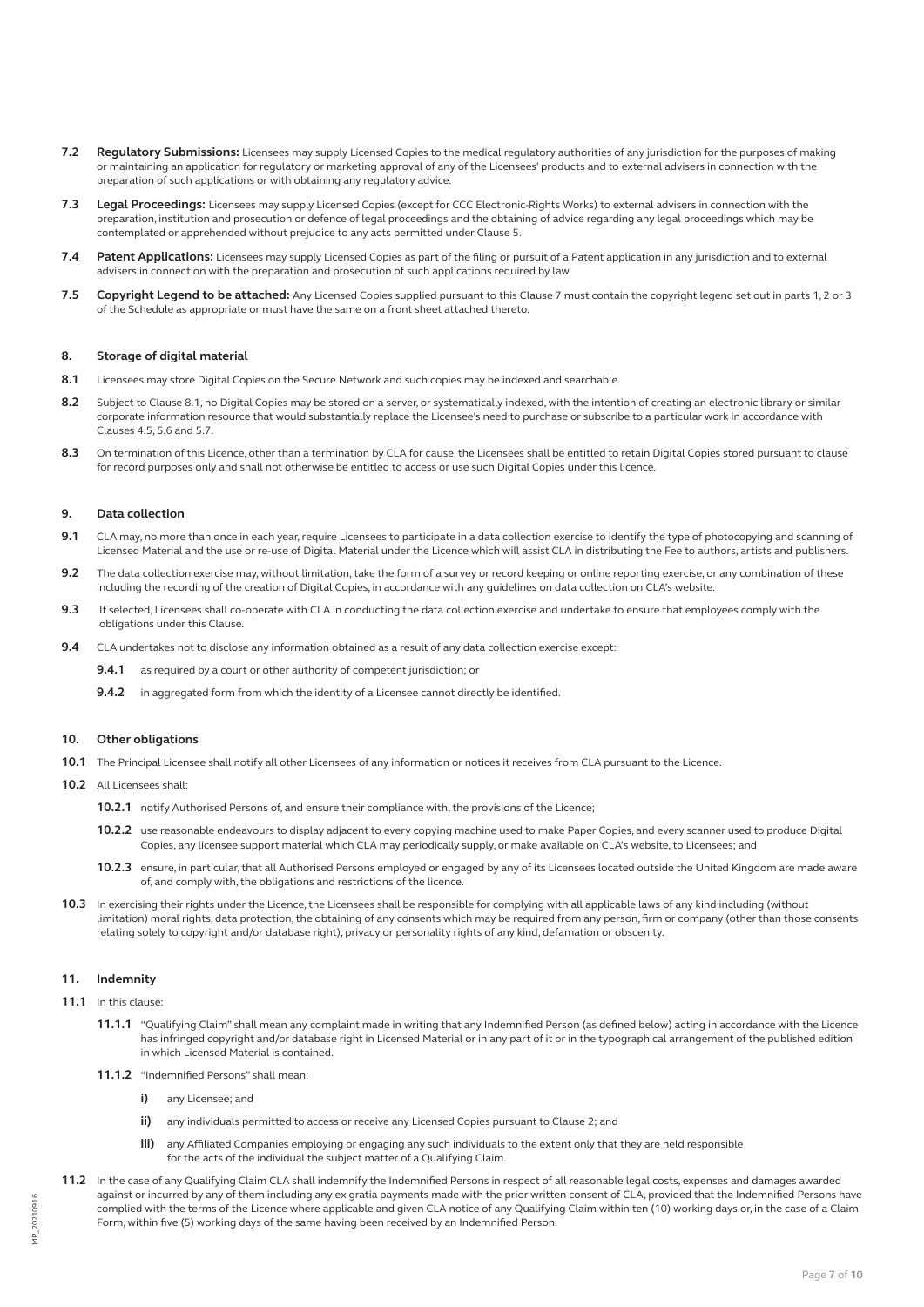- **11.3** The indemnity conferred by this clause shall not apply:
	- **11.3.1** if the relevant Indemnified Person is in material breach of any term of the Licence;
	- **11.3.2** during any period, or in respect of matters arising during such period, while the Licence is in suspense pursuant to Clause 11;
	- **11.3.3** following a termination pursuant to Clause 11.2;

without prejudice to any Qualifying Claims in respect of any matters which do not themselves constitute a material breach of the Licence and which were properly lodged before termination or suspension, but shall otherwise survive the termination of the Licence.

- **11.4** CLA shall take over responsibility for any negotiations for the settlement of any Qualifying Claim and if such Qualifying Claim cannot be resolved by negotiation CLA shall assume full responsibility for the conduct of the defence of such Qualifying Claim. The Indemnified Persons shall co-operate with CLA in this respect where reasonably requested by CLA to do so.
- **11.5** The Indemnified Persons shall ensure that no admission or offer of payment or indemnity shall be made or given by or on their behalf or on behalf of CLA without CLA's written consent and shall ensure that all correspondence received in connection with a Qualifying Claim is promptly passed to CLA.
- **11.6** The Principal Licensee shall indemnify CLA in respect of all reasonable expenses, damages and legal costs awarded against or incurred by CLA in respect of any claim made in writing arising out of any Licensees' breach of any term of the Licence and the provisions of this Clause 11 shall apply as appropriate as if the references to "Qualifying Claim" were references to a claim under this Clause 11.6, references to "CLA" were references to the "Principal Licensee" and references to "Indemnified Persons" were references to "CLA".

# **12. Termination and breach**

- **12.1** Either party may terminate the Licence upon giving to the other at least 1 month's written notice to expire on the first anniversary of the Commencement Date or any subsequent anniversary thereafter.
- **12.2** If a Licensee commits any material breach of any of the provisions of the Licence and remains in breach fourteen (14) days after receiving notice to remedy such breach (where the breach is remediable) then CLA, without prejudice to any of its other rights, may by notice either terminate the Licence or suspend the Licence until CLA shall be satisfied such breaches will not recur.
- **12.3** Either party may terminate the Licence by notice in writing to the other if and when a supervisor, receiver, administrator, administrative receiver or other encumbrancer takes possession of, or is appointed over, the whole or any substantial part of the other party's assets or if and when the other party enters into any arrangement or composition with or for the benefit of its creditors (including any voluntary arrangement under the Insolvency Act 1986) or if and when a petition is presented for the purpose of the making of an administration order or the winding-up of the other party which is not discharged within seven (7) days of the presentation of such a petition or if the other party is placed into liquidation or administration or if the other party is dissolved or if a resolution for the winding-up of the other party is passed (other than a voluntary liquidation for the purpose of reconstruction in which all creditors' claims will be discharged in full) or if a bankruptcy petition is presented against the other party which is not discharged within seven (7) days of its presentation.
- **12.4** Upon termination of the Licence for whatever reason the Licensees shall, as soon as reasonably practicable, delete from the hard drives of all of their central and local servers any and all Digital Copies which may be stored there (save for those Digital Copies the retention of which is required by law and without prejudice to the rights of the Licensees under Clause 8.3) and upon written request from CLA the Principal Licensee shall certify that this has been done.
- **12.5** Termination of the Licence shall be without prejudice to any accrued rights or remedies of either party, or to the survival of any obligations of confidence in reporting required by Clause 9.3.

#### **13. Print disabled persons**

- **13.1** The provisions of this clause shall only apply where an Authorised Person is a Print Disabled Person in accordance with clause 13.3.
- **13.2** Notwithstanding the provisions of clause 4.2 the Licensee, and as appropriate Authorised Persons, may make and supply a copy of part or the whole of any work within Licensed Material in an alternative manner or form that gives a Print Disabled Person access to the work including allowing for the Print Disabled Person to have access as feasibly and comfortably as a person without a visual impairment or any of the disabilities referred to in clause 9.3 (an "Accessible Format Copy") but must [respect the integrity of the work and] not include any changes to the work which are not necessary in order to make an Accessible Format Copy for the exclusive use of the Print Disabled Person for whom it is intended on, and subject to, the following conditions:
	- **13.2.1** the Licensee must have lawful access to an original copy of any work from which it makes an Accessible Format Copy;
	- **13.2.2** each Accessible Format Copy that exceeds the limits set out in clause 4.2 shall contain:
		- **i)** a statement that it is a copy of the original work made under a CLA Licence for the personal use of a Print Disabled Person and that it may not be further copied (including any electronic copying or transmission) or dealt with without permission or save as may be permitted by law; and
		- **ii)** the title, as well as the name of the author and publisher, of the original work and the published edition from which it is copied.
	- **13.2.3** the Licensee may only charge for the supply of an Accessible Format Copy an amount which does not exceed the cost of making and supplying it;
	- **13.2.4** that the Accessible Format Copy is only for the personal use of a Print Disabled Person (or a person acting on behalf of a Print Disabled Person) who is an Authorised Person; and
	- **13.2.5** Accessible Format Copies may only be distributed in the United Kingdom except that Accessible Copies of works published within the United Kingdom may be distributed in any member state of the European Union and any other country that is a party to the Marrakesh Treaty 2013.
- **13.3** An Authorised Person is to be regarded as a "Print Disabled Person" for the purposes of this clause if he or she is a person who:
	- **13.3.1** is blind;
	- **13.3.2** has a visual impairment which cannot be improved so as to give that person visual function substantially equivalent to that of a person who has no such impairment;
	- **13.3.3** has a perceptual or reading disability, including dyslexia, and is, as a result, unable to read printed works to substantially the same degree as a person without an impairment or disability;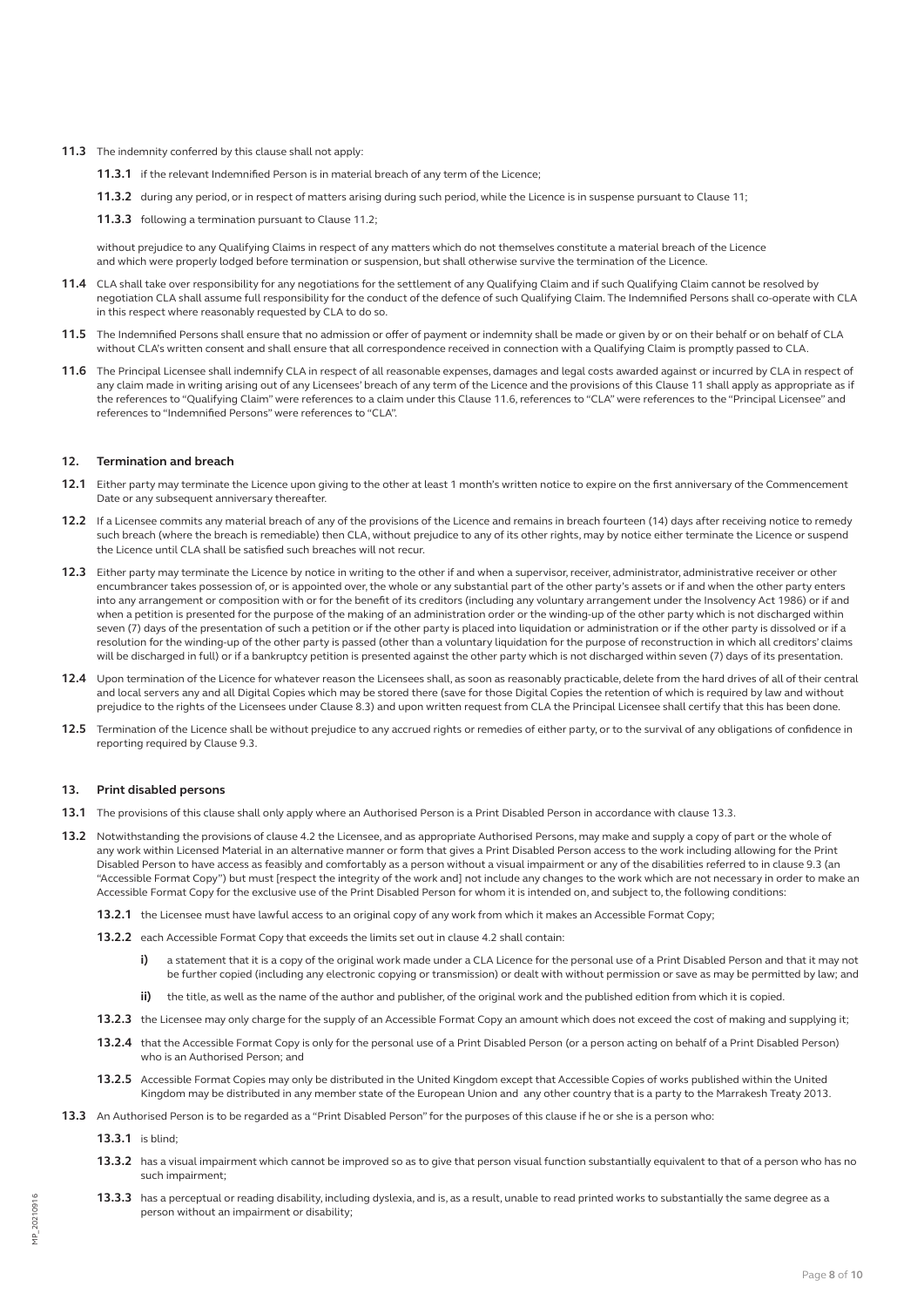- **13.3.4** is otherwise unable, due to physical disability, to hold or manipulate a book or to focus or move their eyes to the extent that would be normally acceptable for reading; or
- **13.3.5** would otherwise be regarded as having a disability in accordance with s.6 of the Equality Act 2010.
- **13.4** This clause is without prejudice to and does not purport to prevent or restrict the doing of any act which by virtue of and in accordance with the Copyright, Designs and Patents Act 1988 ("the Act") would not infringe copyright.

# **14. General**

- **14.1** All notices given under the Licence shall be in writing and be sent by electronic mail. In the case of there being no valid electronic contact, notices shall be sent by first class post, and shall be deemed to have been served on the second working day (which shall exclude weekends and English public holidays) following the date of posting.
- **14.2** The Licence may only be varied if such variance is acknowledged in writing by CLA and the Principal Licensee.
- **14.3** The Licence is personal to the Licensees and may not be assigned or otherwise disposed of in whole or in part.
- **14.4** The Licence shall be governed by English law and the parties agree to submit to the exclusive jurisdiction of the English courts as regards any claim or matter arising in relation to the Licence.
- **14.5** The parties do not intend that any term of the Licence shall be enforceable solely by virtue of The Contracts (Rights of Third Parties) Act 1999 by any person who is not a party to the Licence, save for third parties expressly contemplated by this Agreement (including, but not limited to, all third party Licensees, and all such others as are permitted to access or receive any materials pursuant to Clause 2).
- **14.6** Unless ordered by due legal authority, CLA shall not without the Principal Licensee's consent disclose to any third party any information supplied to CLA by any Licensee, except:

**14.6.1** information in aggregated form from which Licensees cannot be identified; or

14.6.2 the identity of a Licensee alone.

14.7 No provision of this Licence shall operate to limit the effects of any other licence granted to the Licensee or any sub-contractor of the Licensee directly by a Participating Digital Material Publisher.